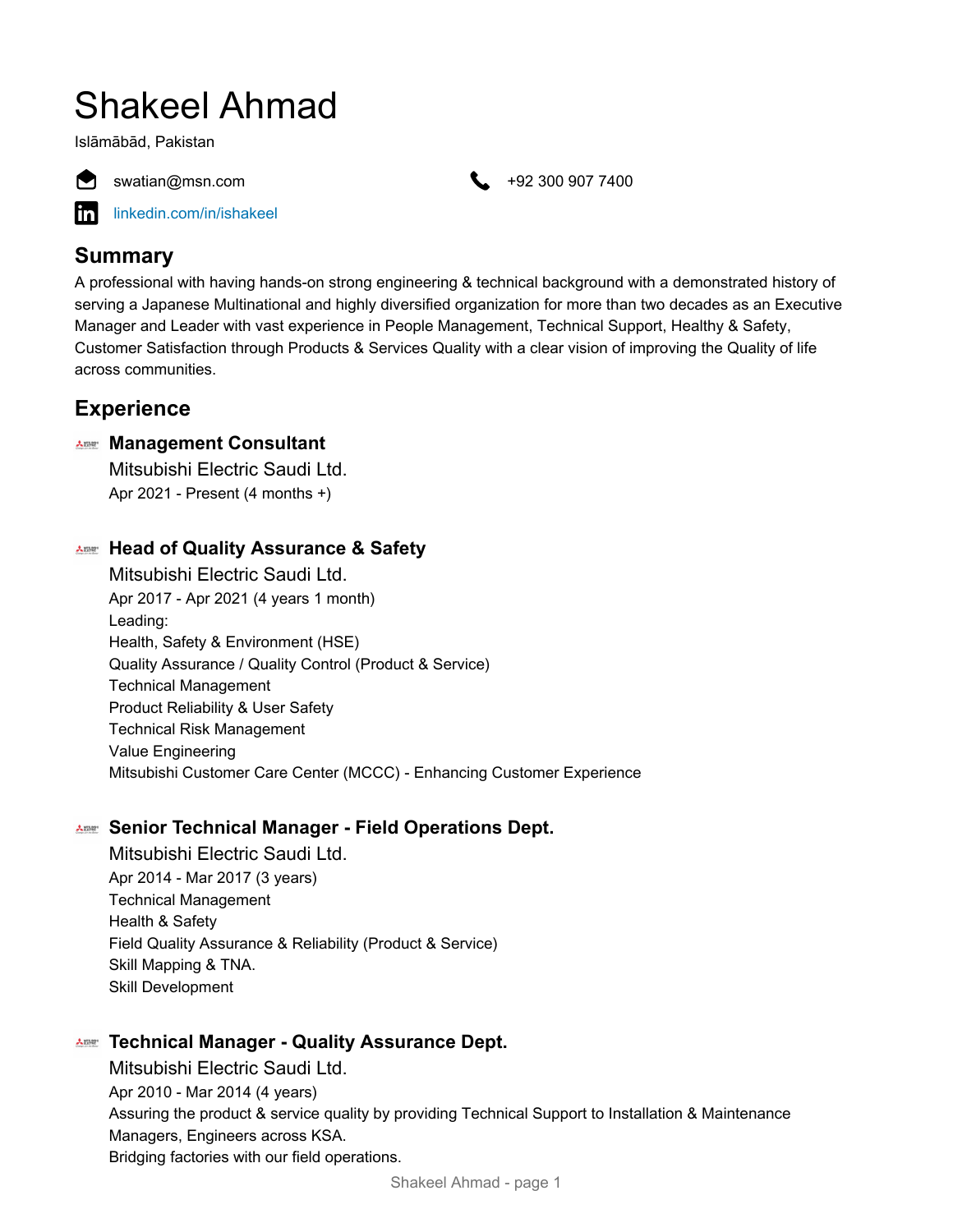Countrywide Field Operation Strategic Planning Manager.

#### **Senior Engineer Field Operations**

Mitsubishi Electric Saudi Ltd. Apr 2009 - Mar 2010 (1 year) Project Management - PMO (Head Office)

#### **ANNE Project Engineer**

Mitsubishi Electric Saudi Ltd. Apr 2004 - Mar 2009 (5 years) Project Management Testing & Commissioning (Domestic & International Business)

#### **Trainee Engineer**

Mitsubishi Electric Saudi Ltd. Dec 2001 - Mar 2004 (2 years 4 months) Hands-on field trainings on: Mechanical Installation (Template, Guide Rails, Entrances, Traction Machine, Car Assembly, Roping etc) Testing & Commissioning (Microprocessor based Electronic Control Panels) Electrical Parameters & Mechanical adjustments. Load Tests High Speed Operation Final Adjustments Quality Check

## **Education**

**VU**

Business Administration Certificate of Merit (2nd Position)

## **Licenses & Certifications**

**Certified Occupational Safety & Health Manager** - OSHAcademy Safety and Health **Training** 



**ISO 2015 Lead Auditor** - Bureau Veritas Group

- **Certified Elevator Engineer** Mitsubishi Electric
- **MELCO Project Management Professional** Mitsubishi Electric